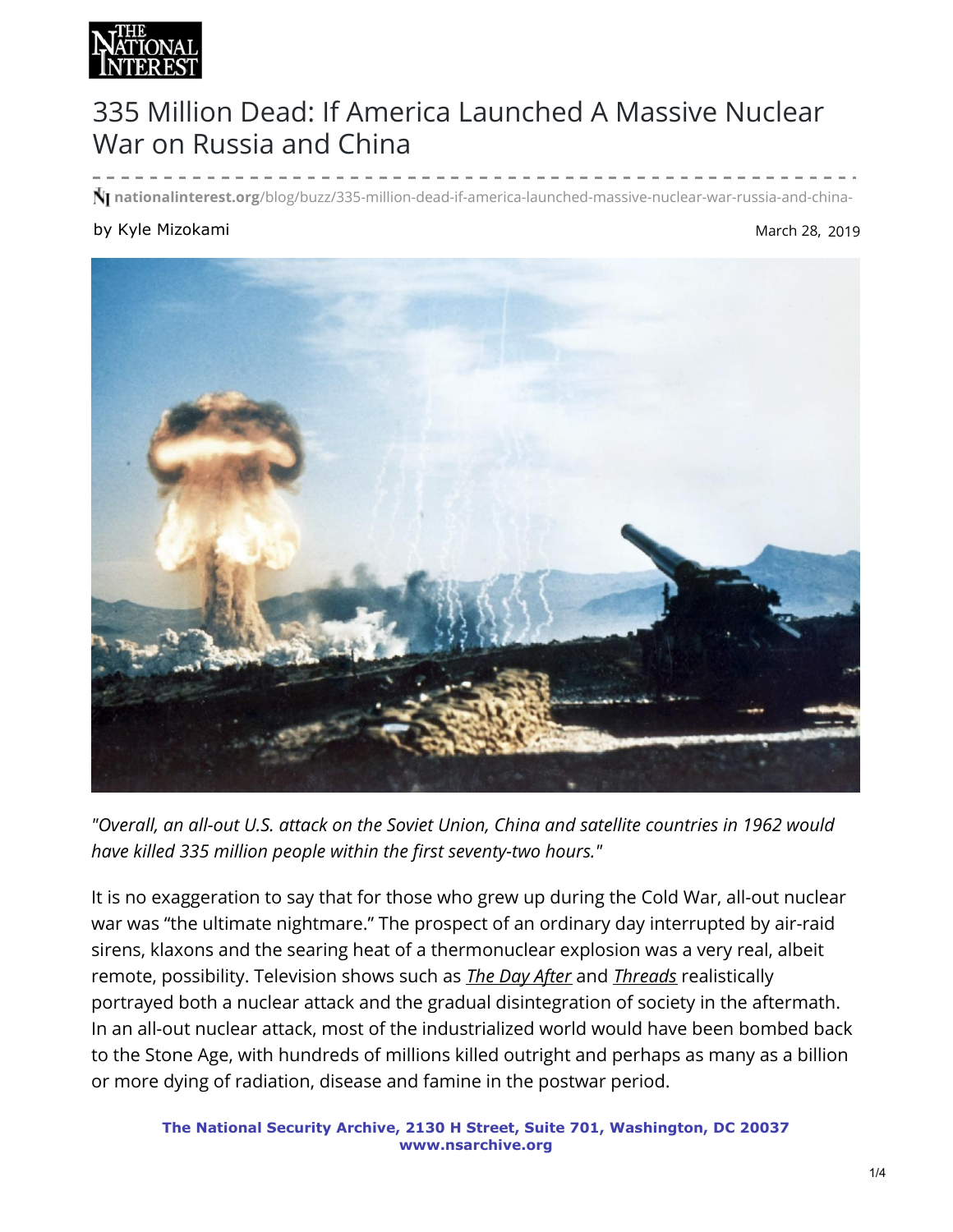During much of the Cold War, the United States' nuclear warfighting plan was known as the SIOP, or the Single Integrated Operating Plan. The first SIOP, introduced in 1962, was known as SIOP-62, and its effects on the Soviet Union, Warsaw Pact and China were documented in a [briefing](https://nsarchive.files.wordpress.com/2011/11/1961-06-26a.pdf) paper created for the Joint Chiefs of Staff and brought to light in 2011 by the National Security Archive. The paper presupposed a new Berlin crisis, similar to the one that took place in 1961, but escalating to full-scale war in western Europe.

Although the war scenario was fictional, the post-attack estimates were very real. According to the paper, the outlook for Communist bloc countries subjected to the full weight of American atomic firepower was grim. The paper divided attack scenarios into two categories: one in which the U.S. nuclear Alert Force, a percentage of overall nuclear forces kept on constant alert, struck the Soviet Union and its allies; and a second scenario where the full weight of the nuclear force, known as the Full Force, was used.

Under SIOP, "about 1,000" installations that were related to "nuclear delivery capability" would be struck. The scenario, which assumed advance warning of a Soviet attack and an American preemptive strike, would see the Alert Force attacking 75 percent of these targets. The attack would be a largely "counterforce" strike, in which U.S. nuclear forces attacked Soviet, Warsaw Pact and Chinese command-and-control and nuclear forces. The report states that 83 to 88 percent of all targets would be destroyed with 70 percent assurance.

In an Alert Force attack, 199 Soviet cities with populations of fifty thousand or greater would be struck. This would turn 56 percent of the urban population and 37 percent of the total population into casualties, most of whom would eventually die due to a post-attack breakdown of society. In China, forty-nine cities would be struck, turning 41 percent of the urban population into casualties and 10 percent of the overall population. In eastern Europe, only purely military targets would be struck, with a projected 1,378,000 killed by American nuclear attacks.

An all-out Full Force attack would be much worse. A Full Force attack would devastate 295 cities, leaving only five cities with populations of fifty thousand or more unscathed. 72 percent of the urban population and 54 percent of the overall population would become casualties—as the National Security Archive points out, that amounts to 108 million likely killed out of a total population of 217 million. In China, seventy-eight cities would be struck, affecting 53 percent of the urban population and 16 percent of the overall population. Casualties in eastern Europe would more than double, to 4,004,000.

Overall, an all-out U.S. attack on the Soviet Union, China and satellite countries in 1962 would have killed 335 million people within the first seventy-two hours.

The SIOP-62 report does not attempt to estimate U.S. casualties in a nuclear war. However, a 1978 report prepared for the Pentagon's Office of Technology [Assessment](http://atomicarchive.com/Docs/pdfs/7906.pdf) (OTA), "The Effects of Nuclear War," spelled out in grim detail what would happen if the Soviet Union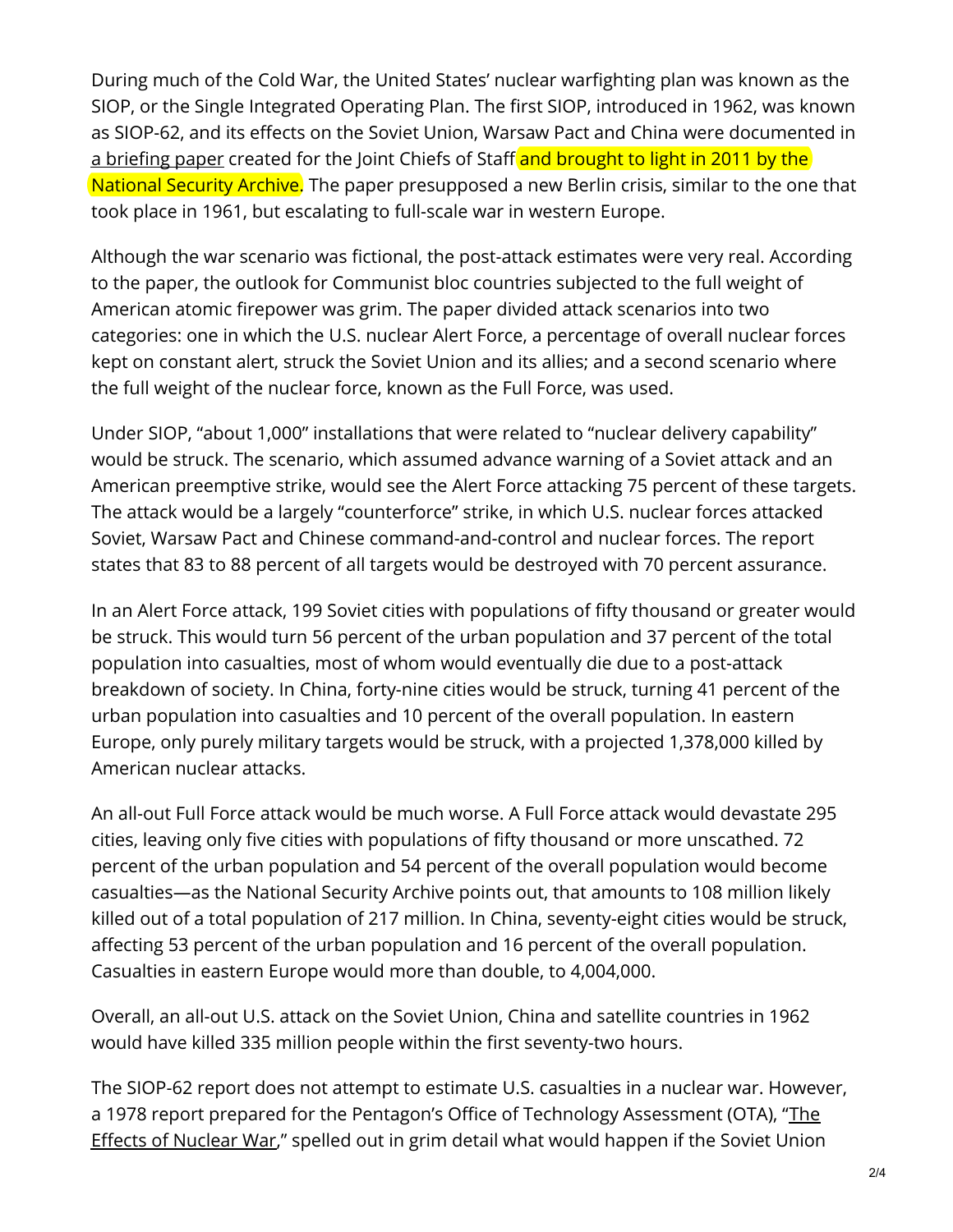unleashed its arsenal on the United States.

The OTA report states that, in the event of a Soviet attack against U.S. nuclear forces, other military targets, economic targets and population targets, an attack could be estimated to kill between sixty and eighty-eight million Americans. With enough warning, major cities and industrial areas could be evacuated, but that would only lower the number of dead to between fifty-one and forty-seven million. Attacks on U.S. allies, including the NATO nations, Japan and South Korea, would undoubtedly occur but are not modelled in the study.

Another report, "Casualties Due to the Blast, Heat, and Radioactive Fallout from Various Hypothetical Nuclear Attacks on the United States," [postulated](https://www.ncbi.nlm.nih.gov/books/NBK219165/) a Soviet attack against "1,215 U.S. strategic-nuclear targets. The attack involves almost 3,000 warheads with a total yield of about 1,340 megatons." Because the attacks are carried out against hardened facilities, particularly MX and Minuteman III intercontinental ballistic-missile silos, the attacks are envisioned using [SS-18](http://nationalinterest.org/blog/the-buzz/russia-building-the-largest-icbm-ever-america-should-be-16122) "Satan" ICBMs, each carrying ten 550-to-750-kiloton warheads. Attacks against U.S. bomber and refueling forces are carried out by ICBMs and submarinelaunched ballistic missiles fired from off the coastline.

The result of even this modest attack, which largely spares U.S. cities to attack nuclear forces in the Midwest, is thirteen to thirty-four million deaths and twenty-five to sixty-four million total casualties. Still, bombarded by 1,215 nukes, the United States would lose far fewer people than Strategic Air Command estimated the Soviet Union would lose in 1962.

The discrepancy is probably because of the larger yields of U.S. nuclear weapons in the 1960s versus Soviet nukes in the 1980s, but also because at the time of the SAC report, Soviet nuclear forces were primarily [bomber-based.](https://www.wilsoncenter.org/sites/default/files/2012_10_24_Norris_Cuban_Missile_Crisis_Nuclear_Order_of_Battle.pdf) The Soviet Union had between 300 and 320 nuclear weapons in 1962, all but forty of which were bomber-based. Bomber bases may have been closer to major population areas. A major draw of U.S. nuclear weapons to Soviet cities would have also been the presence of local airports, which would have functioned as dispersal airfields for nuclear-armed bombers. On the other hand, the Soviet attack would largely hit ICBM fields and bomber bases in low-population-density regions of the Midwest, plus a handful of submarine bases on both coasts.

As devastating as these projections are, all readily admit they don't tell the entire story. While these three studies model the immediate effects of a nuclear attack, long-term problems might kill more people than the attack itself. The destruction of cities would deny the millions of injured, even those who might otherwise easily survive, even basic health care. What remains of government—in any country—would be hard pressed to maintain order in the face of dwindling food and energy supplies, a contaminated landscape, the spread of disease and masses of refugees. Over a twelve-month period, depending on the severity of the attack, total deaths attributable to the attacks could double.